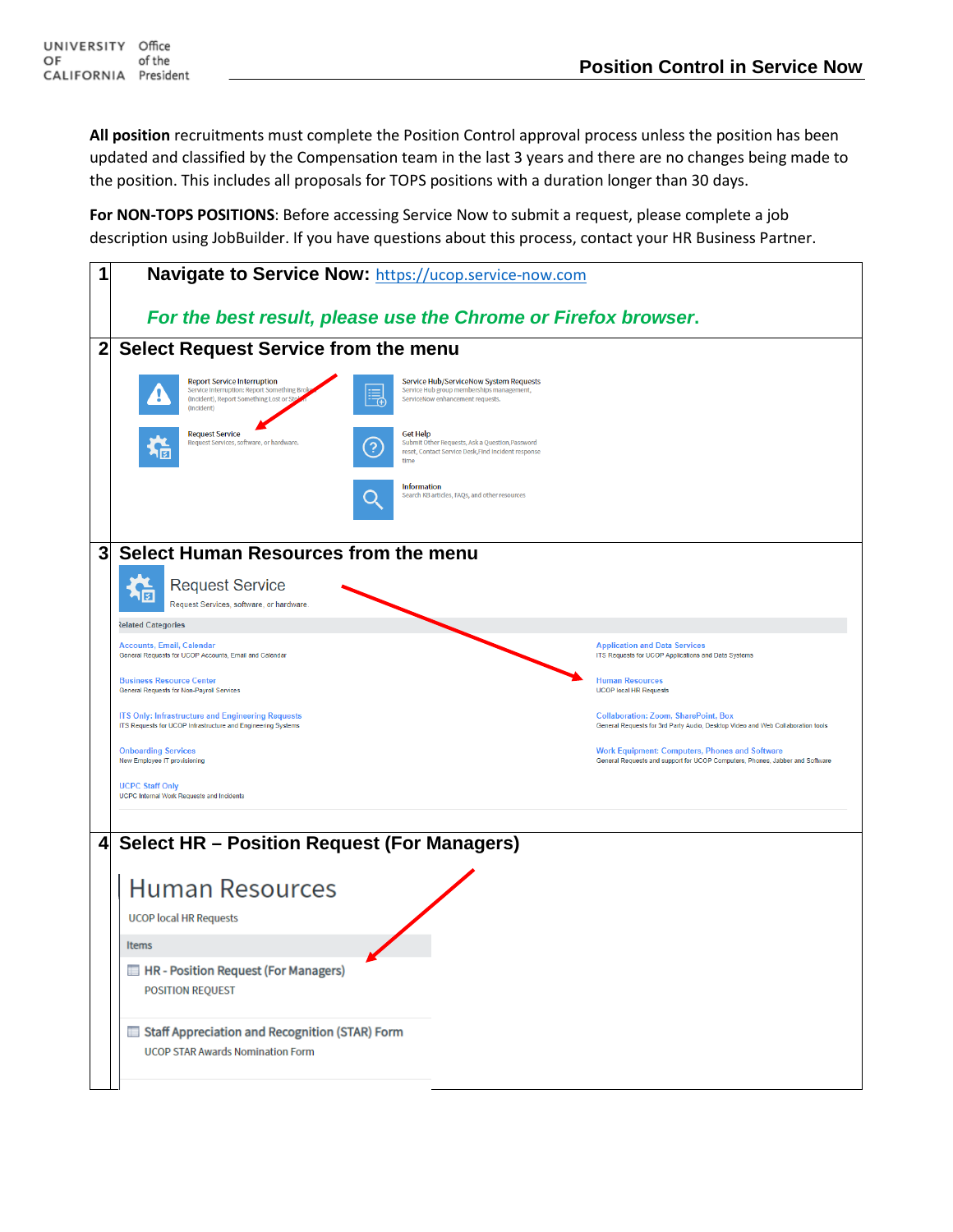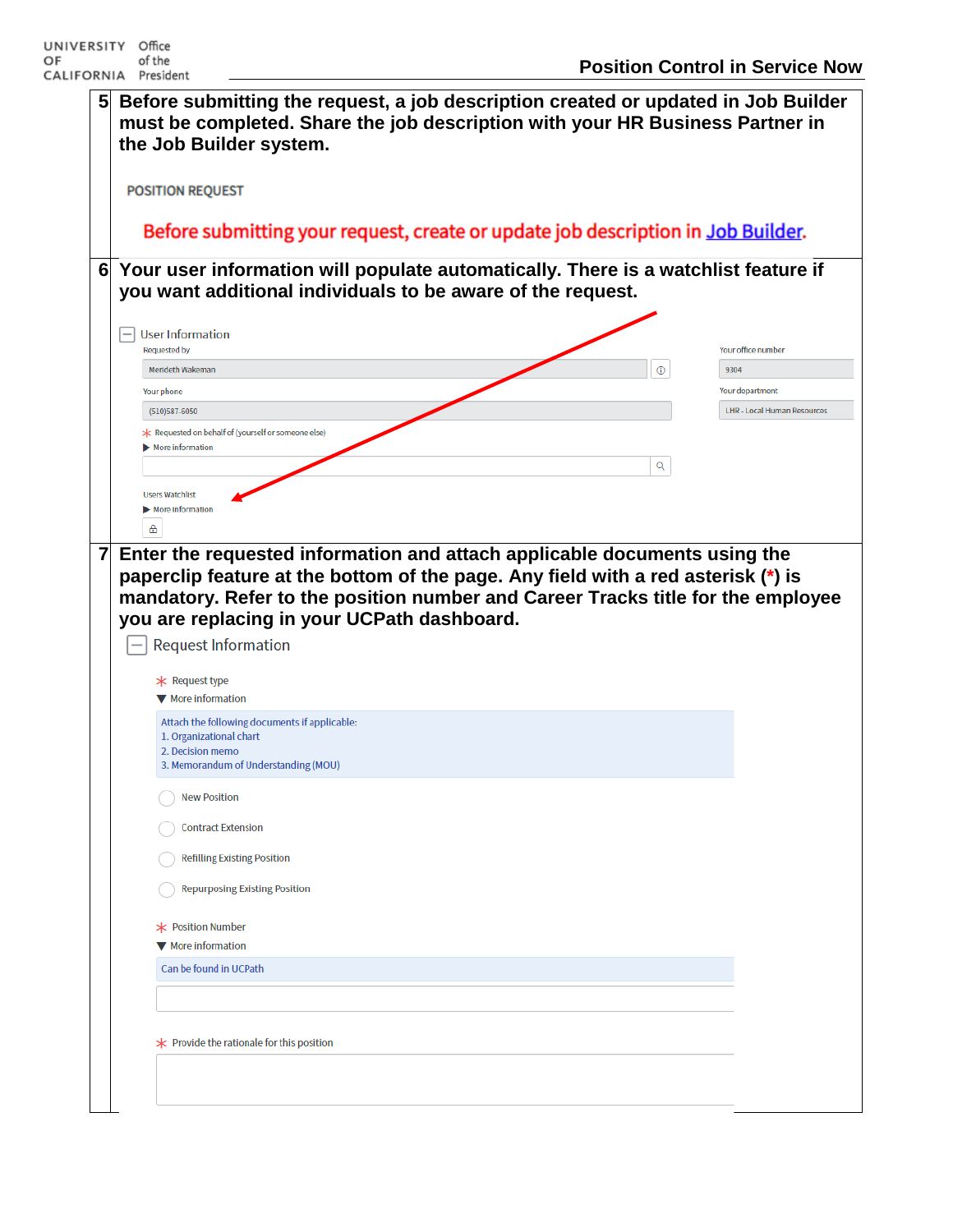| <b>Career Tracks Job Title</b>                                                                                         |             |                                       |   |
|------------------------------------------------------------------------------------------------------------------------|-------------|---------------------------------------|---|
| * Working title                                                                                                        |             | * Career tracks title                 |   |
|                                                                                                                        |             |                                       |   |
| * Job Grade                                                                                                            |             | * Salary Range (Mid-Min-Max)          |   |
|                                                                                                                        |             |                                       |   |
| $*$ FTE (1.00 Max)                                                                                                     |             | * Reports To Name (Direct Supervisor) |   |
|                                                                                                                        |             |                                       |   |
| <b>★ Department code</b>                                                                                               |             | Department name                       |   |
|                                                                                                                        | $\mathsf Q$ |                                       |   |
| Sub division                                                                                                           |             | <b>Division</b>                       |   |
| Indicate the employee type<br>FAU for background check<br>FAU distribution for position salary<br><b>Employee Type</b> |             |                                       |   |
| Career                                                                                                                 |             |                                       |   |
| Contract                                                                                                               |             |                                       |   |
| <b>Rehired Retiree</b>                                                                                                 |             |                                       |   |
| <b>TOPS (Floater)</b>                                                                                                  |             |                                       |   |
| <b>Student Intern</b>                                                                                                  |             |                                       |   |
| Non-Student Intern                                                                                                     |             |                                       |   |
| * Please provide a FAU for background check                                                                            |             |                                       |   |
|                                                                                                                        |             |                                       | Q |
| Provide the FAU distribution based on the funding approved for this new hire<br>▼ More information                     |             |                                       |   |
| Please ensure FAU percentages total 100 percent. Atleast one row is mandatory.                                         |             |                                       |   |
| FAU distribution for this position request (please select sub 03)                                                      |             |                                       |   |
| Add<br>Remove All                                                                                                      |             |                                       |   |
| <b>FAU</b><br><b>Actions</b>                                                                                           |             | Percentage                            |   |
|                                                                                                                        |             |                                       |   |